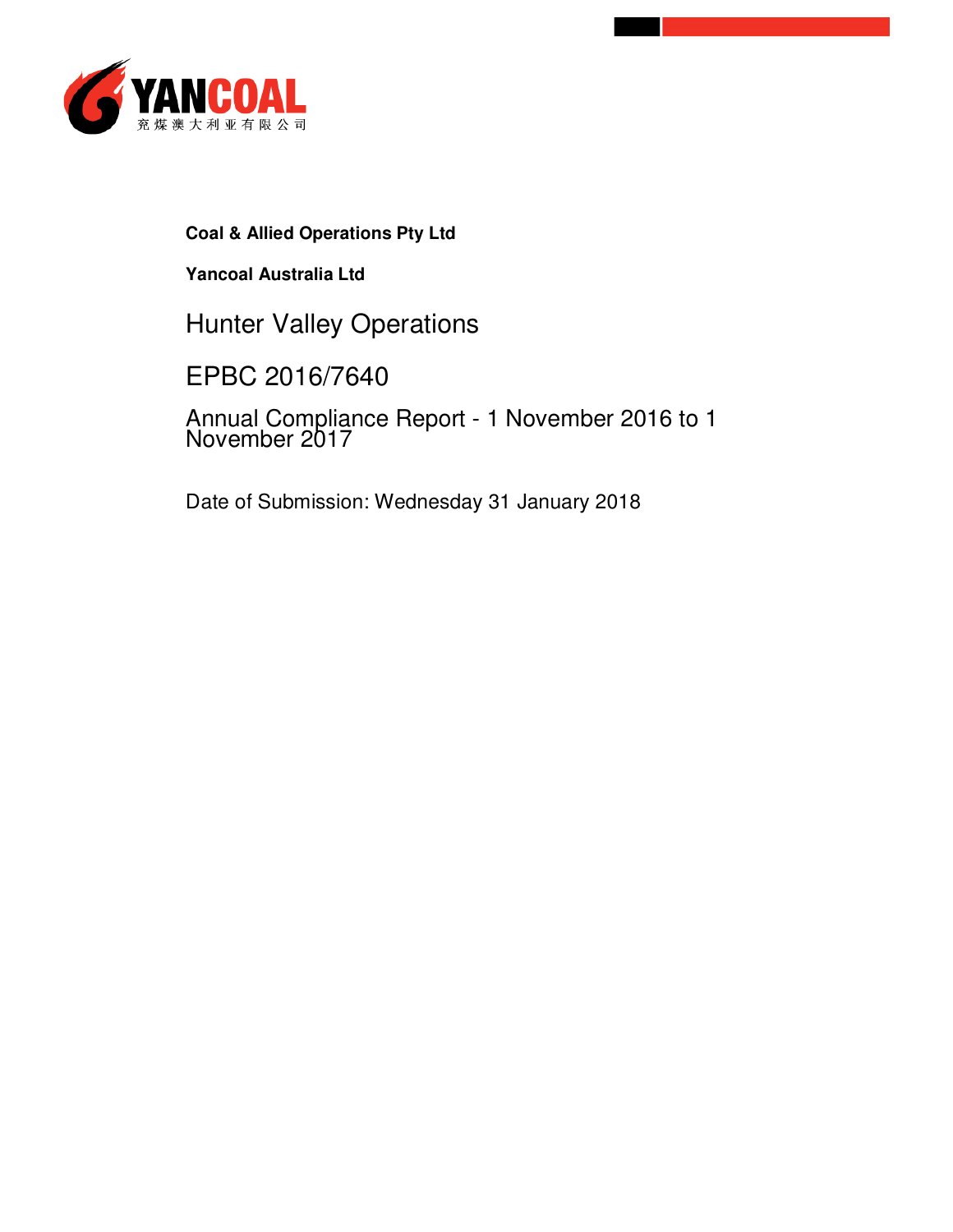#### **Declaration of accuracy**

In making this declaration, I am aware that sections 490 and 491 of the Environment Protection and Biodiversity Conservation Act 1999 (Cth) (EPBC Act) make it an offence in certain circumstances to knowingly provide false or misleading information or documents.

I declare that all the information presented in this compliance report is technically accurate.

Signed 221Bonth

Full name (please print) Darin (Bill) Troy Baxter

\_\_\_\_\_\_\_\_\_\_\_\_\_\_\_\_\_\_\_\_\_\_\_\_\_\_\_\_\_\_\_\_\_\_\_\_\_\_\_\_\_\_

Position (please print) Environmental Specialist Rehabilitation

Organisation (please print including ABN/ACN if applicable)

Yancoal Australia Ltd (ABN 82 111 859 119)

Date \_\_\_31st January 2018\_\_\_\_\_\_\_\_\_\_\_\_\_\_\_\_\_\_\_\_\_\_\_\_\_\_\_\_\_\_\_\_\_\_

| <b>Document Title</b>                              |   | <b>Version</b> Date effective | Comment                                                  |
|----------------------------------------------------|---|-------------------------------|----------------------------------------------------------|
| <b>Annual Compliance Report</b><br>(EPBC2016/7640) | 1 | 1 February 2018               | Submitted to Department of the<br>Environment and Energy |
|                                                    |   |                               |                                                          |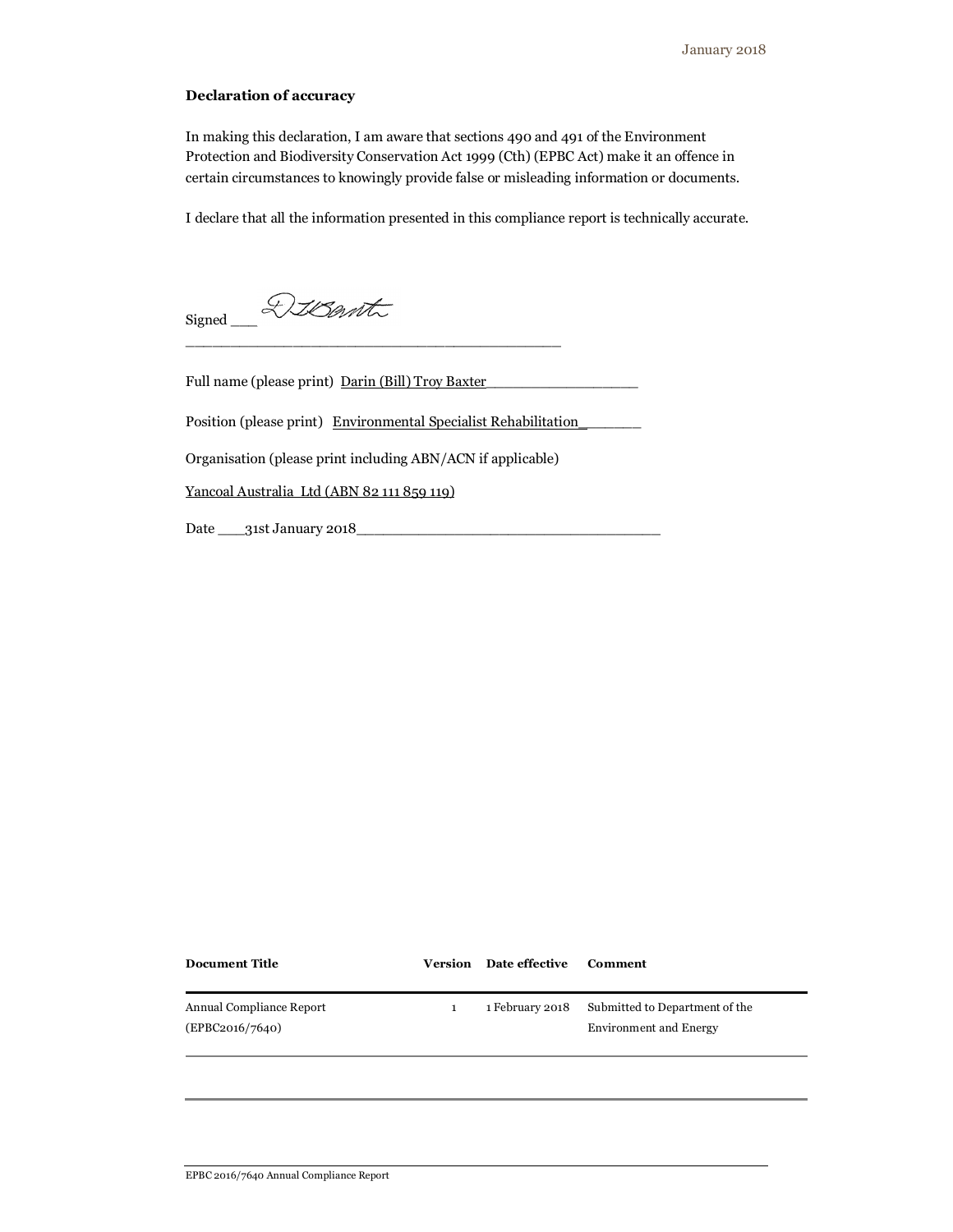# Contents page

| 1.  | Introduction                                                             | 4  |
|-----|--------------------------------------------------------------------------|----|
| 1.1 | <b>Background</b>                                                        | 4  |
| 2.  | <b>Condition Compliance</b>                                              | 5  |
| 2.1 | EPBC 2016/7640                                                           | 5  |
| 3.  | New environmental risks and potential threats to Matters of National and |    |
|     | State Environmental Significance                                         | 12 |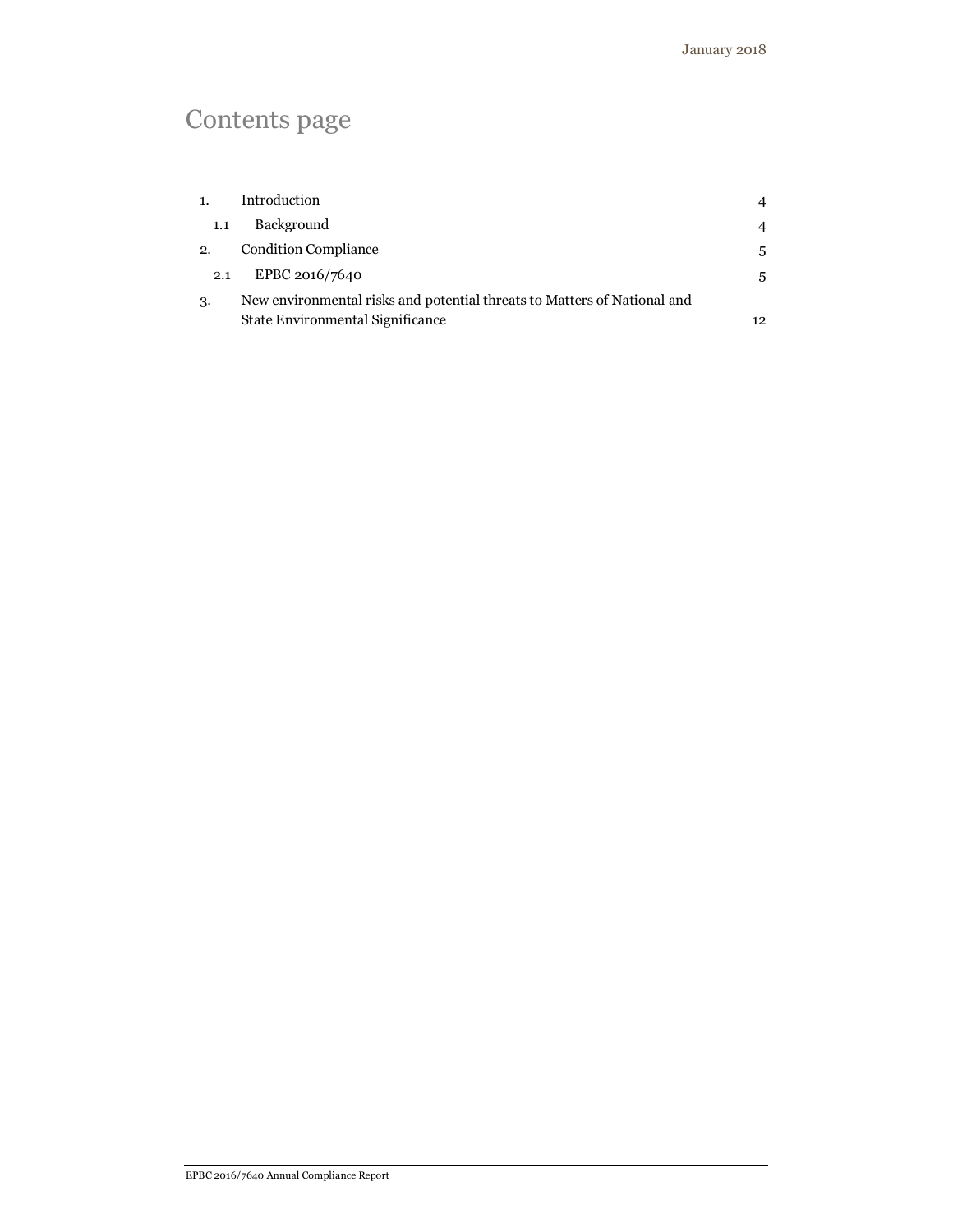## **1. Introduction**

Coal & Allied Operations Pty Ltd is a wholly owned subsidiary of Yancoal Australia (YAL). YAL purchased Coal and Allied from Rio Tinto Australia on the 1 September 2017.

This annual compliance report has been prepared in accordance with the Annual Compliance Report Guidelines (Commonwealth of Australia 2014) and addresses compliance with the conditions of the **EPBC 2016/7640** Approval for the period **1 November 2016 to 31 October 2017** (the reporting period).

#### **1.1 Background**

Hunter Valley Operations (HVO) is located approximately 24 kilometres northwest of Singleton in the Hunter Valley, NSW. The Commonwealth Minister for the Environment, under provisions of the Environment Protection and Biodiversity Conservation Act 1999 (EPBC Act), issued approval **EPBC 2016/7640** for the continuation of open cut coal mining operations, within the HVO mine complex, in areas that were previously approved by the State after the commencement of the EPBC Act 1999. Approval was granted on **10 October 2016** and the action commenced on **1 November 2016.**

The EPBC 2016/7640 approval (last modified in August 2017), requires various offsets to be established as a result of the following impacts upon Matters of National Environmental Significance (**MNES**), the offsets required are described below as:

- Central Hunter Valley Eucalypt Forest (CHVEF) **61ha**;
- Swift Parrot (*Lathamus discolor*) foraging habitat **68.1ha**;
- Regent Honeyeater (*Anthochaera phrygia*) breeding and foraging habitat **68.4ha**; and
- Green and Golden Bell Frog (*Litoria aurea*) breeding (**2.6ha**) and foraging habitat (**102.7ha**).

An Offset Strategy (*Biodiversity Offset Strategy – State Approved Mining (EPBC2016/7640)*) has been prepared (approved by the Minister on the 23 October 2017) that details the offset areas that are to be secured and managed in relation to this approval. The offset areas are summarised below as the:

- **Wandewoi Biodiversity Area BA** To offset approximately 63% of the action's impacts on Central Hunter Valley Eucalypt Forest (CHVEF) and 100% of the action's impacts on the Swift Parrot.
- **Mitchelhill BA** To offset the residual 37% of the action's impacts on CHVEF and 53.9% of the Regent Honeyeater impacts.
- **Condon View BA**  To offset the remaining 46.1% of the Regent Honeyeater impacts.
- **Crescent Head BA** To offset 99.25% of the action's impacts on the Green and Golden Bell Frog. The residual 0.75% offset for the Green and Golden Bell Frog will be provided through other compensatory measures, which are likely to comprise contribution to a research program.

In accordance with the approval, the offset sites at Mitchelhill BA, Condon View BA, Crescent Head BA are to be secured in perpetuity, with legally binding agreements in place by **23 October 2018**. Additionally, the Wandewoi BA is required to be secured in perpetuity by **10 October 2019**.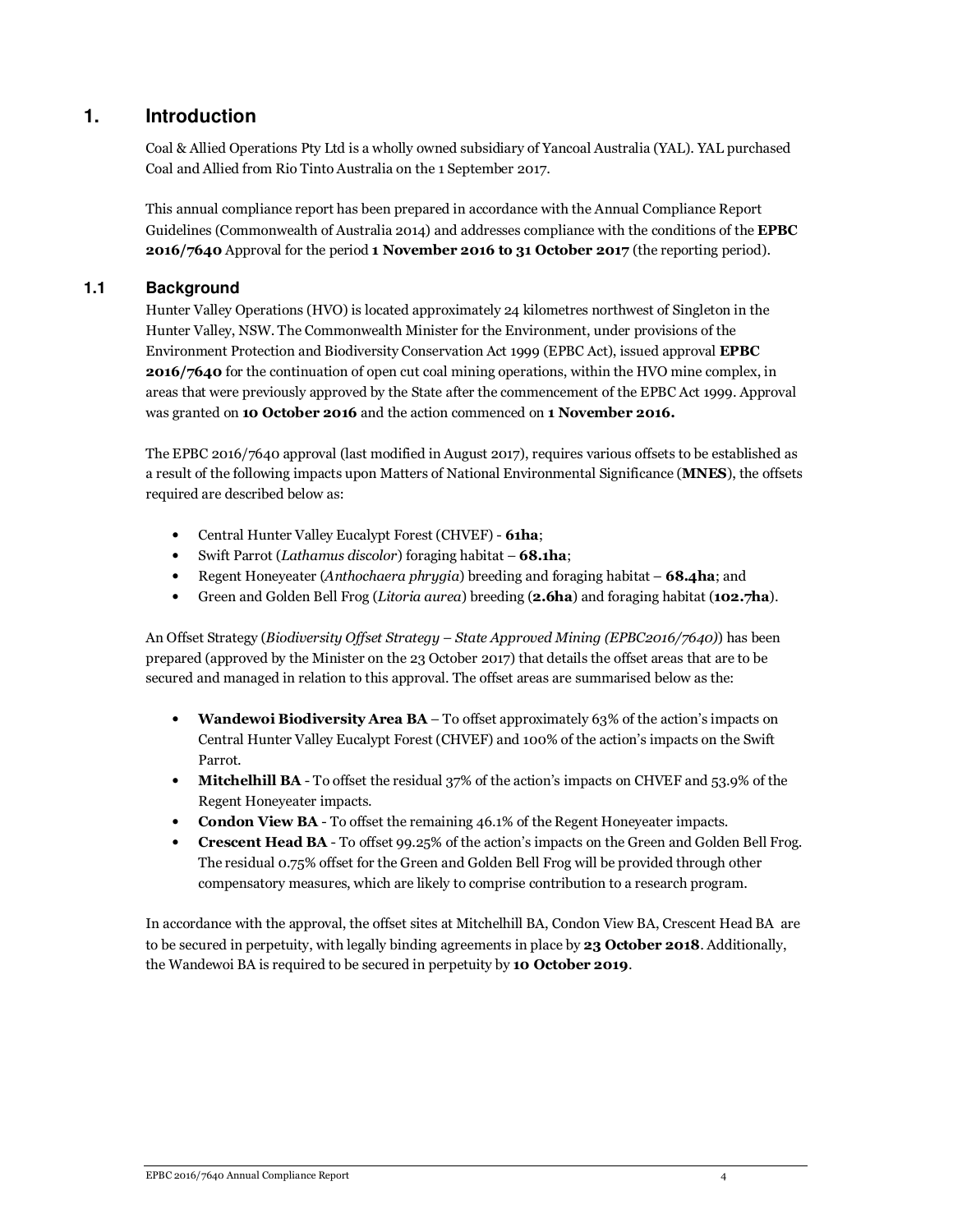January 2018

## **2. Condition Compliance**

### **2.1 EPBC 2016/7640**

| <b>Condition</b> | Condition                                                                                                                                                                                                                                                                                                                                                                                               | <b>Compliance status</b> | <b>Evidence/Comments</b>                                                                                                                                                                     |
|------------------|---------------------------------------------------------------------------------------------------------------------------------------------------------------------------------------------------------------------------------------------------------------------------------------------------------------------------------------------------------------------------------------------------------|--------------------------|----------------------------------------------------------------------------------------------------------------------------------------------------------------------------------------------|
| <b>Number</b>    |                                                                                                                                                                                                                                                                                                                                                                                                         |                          |                                                                                                                                                                                              |
|                  | The <b>person taking the action</b> must not clear more than 54.4 hectares<br>of the Central Hunter Valley Eucalypt Forest and woodland (CHVEF)<br>ecological community from the Riverview Pit and 6.6 ha of the CHVEF<br>ecological community from within the West Pit and must limit all vegetation<br>clearing to within the project disturbance boundaries defined at<br>Schedule 1, Figures 1 - 4. | Compliant                | Disturbance limited to within project disturbance boundaries through the Coal & Allied<br>Ground Disturbance Permit process.                                                                 |
|                  | The <b>person taking the action</b> must prepare and submit a Vegetation<br>Clearance Plan (VCP) for the Minister's approval to mitigate impacts of the<br>action on the CHVEF ecological community, the Regent Honeyeater<br>(Anthochaera phrygia), Swift Parrot (Lathamus discolor) and the Green<br>and Golden Bell Frog (Litoria aurea). The VCP must include:                                      | Compliant                | Vegetation Clearance Plan (VCP) submitted to the Department of Environment and Energy<br>(DoEE) for approval 24 October 2016. VCP approved by Acting Assistant Secretary 24<br>October 2016. |
| 2a               | Clear delineation of vegetation to be cleared, as per the disturbance<br>boundary shown in Schedule 1 Figures 1 - 4, and vegetation that is to be<br>retained.                                                                                                                                                                                                                                          | Compliant                | Section 2.1 and Chapter 3 of the VCP                                                                                                                                                         |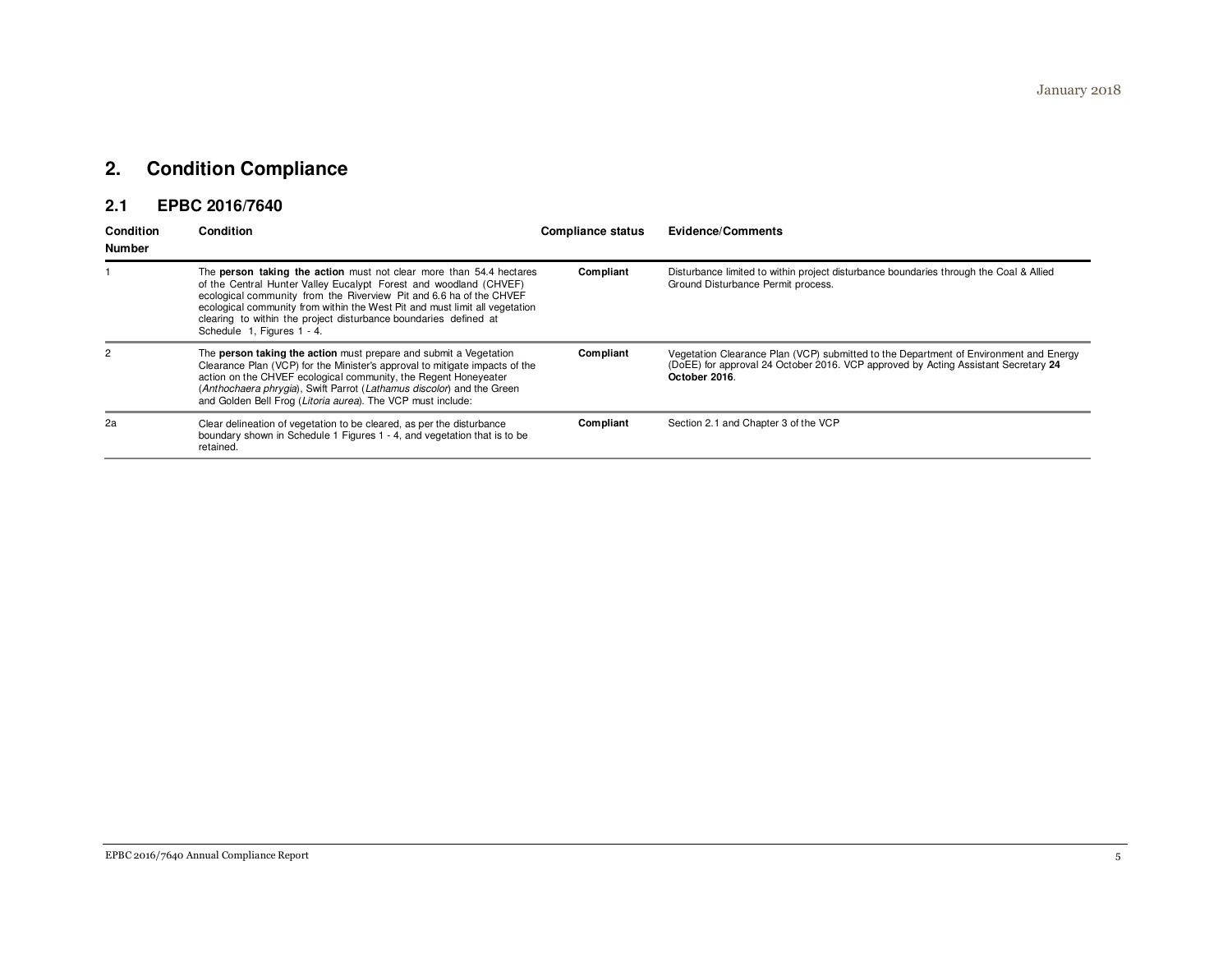| Condition | <b>Condition</b>                                                                                                                                                                                                                                                                                                                                                           | <b>Compliance status</b> | <b>Evidence/Comments</b>                                                                                                                                                                                                                                                                                                                            |
|-----------|----------------------------------------------------------------------------------------------------------------------------------------------------------------------------------------------------------------------------------------------------------------------------------------------------------------------------------------------------------------------------|--------------------------|-----------------------------------------------------------------------------------------------------------------------------------------------------------------------------------------------------------------------------------------------------------------------------------------------------------------------------------------------------|
| Number    |                                                                                                                                                                                                                                                                                                                                                                            |                          |                                                                                                                                                                                                                                                                                                                                                     |
| 2b        | Pre-clearance survey methods, which must include but not be limited to<br>the following requirements:                                                                                                                                                                                                                                                                      | Compliant                | Chapter 3 of the VCP                                                                                                                                                                                                                                                                                                                                |
|           | i. A qualified ecologist must undertake a pre-clearance survey within 24<br>hours prior to the removal of potential foraging, nesting or breeding habitat<br>for the Regent Honeyeater or foraging habitat for the Swift Parrot in areas<br>identified in Schedule 2, Figures 1 - 5.                                                                                       |                          | Section 3.2 and 3.3 of the VCP                                                                                                                                                                                                                                                                                                                      |
|           | ii. If during pre-clearance surveys, Regent Honeyeater or Swift Parrot<br>individuals are identified within the clearance area the VCP must specify<br>the use of a two stage clearing protocol where non-habitat trees are<br>cleared 24 hours prior to any habitat trees being cleared, to encourage<br>fauna to move out of a habitat area.                             |                          | Section 3.2 of the VCP                                                                                                                                                                                                                                                                                                                              |
|           | iii. In the event an <b>active Regent Honeyeater nest</b> is identified during pre-<br>clearance surveys, vegetation clearing and overburden removal within 100<br>m of the active nest should be delayed up until the <b>Regent Honeyeater</b><br>nest is no longer actively being used.                                                                                  |                          | Section 3.3 of the VCP                                                                                                                                                                                                                                                                                                                              |
|           | iv. A qualified ecologist must undertake pre-clearance surveys within a 2<br>week period prior to the removal of potential breeding habitat for the Green<br>and Golden Bell Frog. Surveys are to be undertaken within all potential<br>breeding habitat areas identified in Schedule 2, Figure 2 as well as a 200m<br>buffer around each potential breeding habitat area. |                          | Section 3.3 of the VCP                                                                                                                                                                                                                                                                                                                              |
|           | v. Pre-clearance survey methods for the Green and Golden Bell Frog must<br>meet the survey effort requirements for the Green and Golden Bell Frog<br>stipulated in the Survey Guidelines for Australia's threatened frog (2010)<br>Commonwealth of Australia.                                                                                                              |                          | Section 3.3 of the VCP                                                                                                                                                                                                                                                                                                                              |
|           | vi. In the event Green and Golden Bell Frog individuals, metamorphs or<br>tadpoles are located during pre-clearance surveys, they are to be handled<br>and translocated in accordance with the Hygiene protocols for the control<br>of diseases in frogs (2008) Department of Environment and Climate<br>Change (NSW).                                                     |                          |                                                                                                                                                                                                                                                                                                                                                     |
| 2c        | Include measures to avoid, suppress and control the spread of plant<br>pathogens (such as Phytophthora cinnamomi) and chytrid fungus that may<br>degrade habitat for protected matters.                                                                                                                                                                                    | Compliant                | Chapter 4 of the VCP                                                                                                                                                                                                                                                                                                                                |
|           | The action must not commence until the Vegetation Clearance Plan,<br>required by Condition 2, has been approved by the Minister.                                                                                                                                                                                                                                           |                          | VCP approved by Acting Assistant Secretary (DoEE) 24 October 2016 prior to action<br>commencing on 1 November 2016.                                                                                                                                                                                                                                 |
| 3         | The approved Vegetation Clearance Plan must be implemented.                                                                                                                                                                                                                                                                                                                | Compliant                | Measures required by the VCP have been implemented for disturbance associated with the<br>following Ground Disturbance Permits (GDP's): GDP-HVO-372, GDP-HVO-527, GDP-HVO-<br>564, GDP-HVO-573, GDP-HVO-593, GDP-HVO-601, GDP-HVO-602, GDP-HVO-604, GDP-<br>HVO-627, GDP-HVO-639, GDP-HVO-640, GDP-HVO-648, GDP-HVO-649, GDP-HVO-651.               |
| 4         | To compensate for residual impacts to protected matters the person<br>taking the action must, under a legally binding agreement, secure in<br>perpetuity 405.8 ha at the Wandewoi Biodiversity Area, described in<br>$4(a)(b)$ and (c) within three (3) years from the date of this approval. The<br>Wandewol Biodiversity Area must include:                              | Not Triggered            | Wandewoi Biodiversity Area required to be secured in perpetuity by 10 October 2019.                                                                                                                                                                                                                                                                 |
| 4a        | 405.8 hectares of the CHVEF ecological community;                                                                                                                                                                                                                                                                                                                          | Compliant                | Section 3.1 of the Wandewoi Biodiversity Area (BA) Management Plan summarises the<br>vegetation communities within the BA: 175.8ha of Grey Box Woodland (CHVEF CEEC) and<br>230ha of Grey Box Derived Native Grassland (DNG). The DNG areas at Wandewoi will be<br>regenerated to CHVEF by supplementary planting of canopy and mid-storey species. |

2017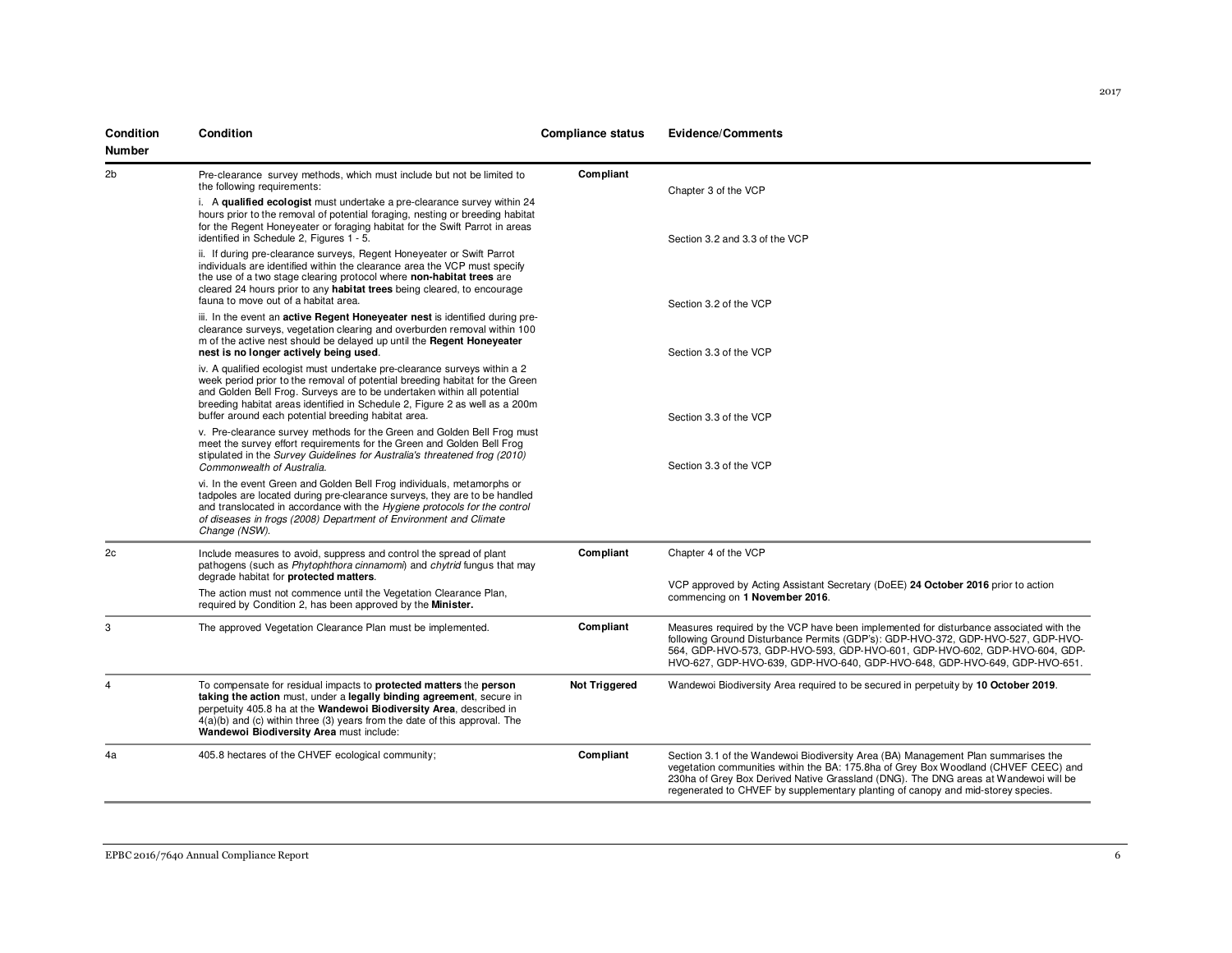| Condition<br><b>Number</b> | Condition                                                                                                                                                                                                                                                                                                                                                                                                                                             | <b>Compliance status</b> | <b>Evidence/Comments</b>                                                                                                                                                                                                                                                                            |
|----------------------------|-------------------------------------------------------------------------------------------------------------------------------------------------------------------------------------------------------------------------------------------------------------------------------------------------------------------------------------------------------------------------------------------------------------------------------------------------------|--------------------------|-----------------------------------------------------------------------------------------------------------------------------------------------------------------------------------------------------------------------------------------------------------------------------------------------------|
| 4b                         | 175.8 hectares of foraging habitat for the Swift Parrot; and                                                                                                                                                                                                                                                                                                                                                                                          | Compliant                | Section 3.1 of the Wandewoi Biodiversity Area (BA) Management Plan summarises the<br>vegetation communities within the BA: 175.8ha of Grey Box Woodland (CHVEF CEEC).                                                                                                                               |
| 4c                         | 40 ha of regenerating foraging habitat for the Swift Parrot.                                                                                                                                                                                                                                                                                                                                                                                          | Compliant                | Section 3.1 of the Wandewoi Biodiversity Area (BA) Management Plan summarises the<br>vegetation communities within the BA: 230ha of Grey Box Derived Native Grassland (DNG).<br>The DNG areas at Wandewoi will be regenerated to CHVEF, including 40ha of foraging<br>habitat for the Swift Parrot. |
| 5                          | To compensate for residual significant impacts to 22.7 ha of Class A<br>condition CHVEF from the Riverview Pit extension area the person taking<br>the action must identify a direct offset site that meets requirements of<br>the EPBC Act Offset Policy and secure the offset in perpetuity under a<br>legally binding agreement within 12 months from the date of approval of<br>the Offset Strategy at Condition 10.                              | Ongoing                  | Direct Offset Site at Mitchelhill detailed in Biodiversity Offset Strategy (Condition 10) is to be<br>protected under a legally binding agreement by 23 October 2018.                                                                                                                               |
| 6                          | To compensate for residual significant impacts to 68.4 ha of breeding and<br>foraging habitat for the Regent Honeyeater the person taking the action<br>must identify a <b>direct offset site</b> that meets requirements of the <b>EPBC</b> Act<br>Offset Policy and secure the offset in perpetuity under a legally binding<br>agreement within 12 months from the date of approval of the Offset<br>Strategy at Condition 10.                      | Ongoing                  | Direct Offset Sites at Mitchelhill and Condon View detailed in Biodiversity Offset Strategy<br>(Condition 10) are to be protected under a legally binding agreement by 23 October 2018.                                                                                                             |
| 7                          | To compensate for residual significant impacts to 2.6 ha of breeding<br>habitat and 102.7 ha of foraging habitat for the Green and Golden Bell<br>Frog the person taking the action must identify an offset package that<br>meets requirements of the EPBC Act Offset Policy and secure a direct<br>offset site in perpetuity under a legally binding agreement within 12<br>months from the date of approval of the Offset Strategy at Condition 10. | Ongoing                  | Direct Offset Sites at Crescent Head (north) and Crescent Head (south) detailed in<br>Biodiversity Offset Strategy (Condition 10) are to be protected under a legally binding<br>agreement by 23 October 2018.                                                                                      |
| 8                          | Prior to securing the direct offsets required by Conditions 4, 5, 6 and 7 the<br>direct offset sites and legally binding agreements must be agreed to by<br>the Minister.                                                                                                                                                                                                                                                                             | Compliant                | Direct offset sites have been approved by the Assistant Secretary (DoEE) on 23 October<br>2017 through approval of the Biodiversity Offset Strategy - State Approved Mining<br>(EPBC2016/7640) dated October 2017.                                                                                  |
| 9                          | The action cannot continue for more than 12 months from the date of<br>approval of the Offset Strategy at Condition 10, unless the <b>direct offset</b><br>sites required by Conditions 5, 6 and 7 have been secured in perpetuity<br>under a legally binding agreement by the person taking the action.                                                                                                                                              | Not Triggered            | Direct Offset Sites detailed in Biodiversity Offset Strategy (Condition 10) are to be protected<br>under a legally binding agreement by 23 October 2018.                                                                                                                                            |
| 10                         | Within six (6) months from the <b>commencement of the action</b> the <b>person</b><br>taking the action must prepare and submit an Offset Strategy for the<br>Minister's approval. The Offset Strategy must specify the development of<br>the offset package and how direct offset sites required by Conditions 5, 6<br>and 7 will be identified, secured and managed in perpetuity. The Offset<br>Strategy must:                                     | Compliant                | Biodiversity Offset Strategy (BOS) – State Approved Mining (EPBC2016/7640) submitted to<br>DoEE on 1 May 2017.                                                                                                                                                                                      |
| 10a                        | Describe the development of the offset package and identify the proposed<br>direct offset sites required by Conditions 5, 6 and 7, include a detailed<br>description of the direct offset sites and demonstrate how the direct<br>offset sites meet the EPBC Act Offset Policy and provide an adequate<br>offset for the residual significant impacts to protected matters.                                                                           | Compliant                | Chapter 3, 4 and 5 of the BOS.                                                                                                                                                                                                                                                                      |
| 10 <sub>b</sub>            | Include proposed timeframes in which the <b>direct offset sites</b> will be<br>secured by a legal binding agreement and a detailed description of how<br>the legally binding agreement will secure the direct offset sites in<br>perpetuity.                                                                                                                                                                                                          | Compliant                | Section 6.1 and 6.2 of the BOS.                                                                                                                                                                                                                                                                     |

2017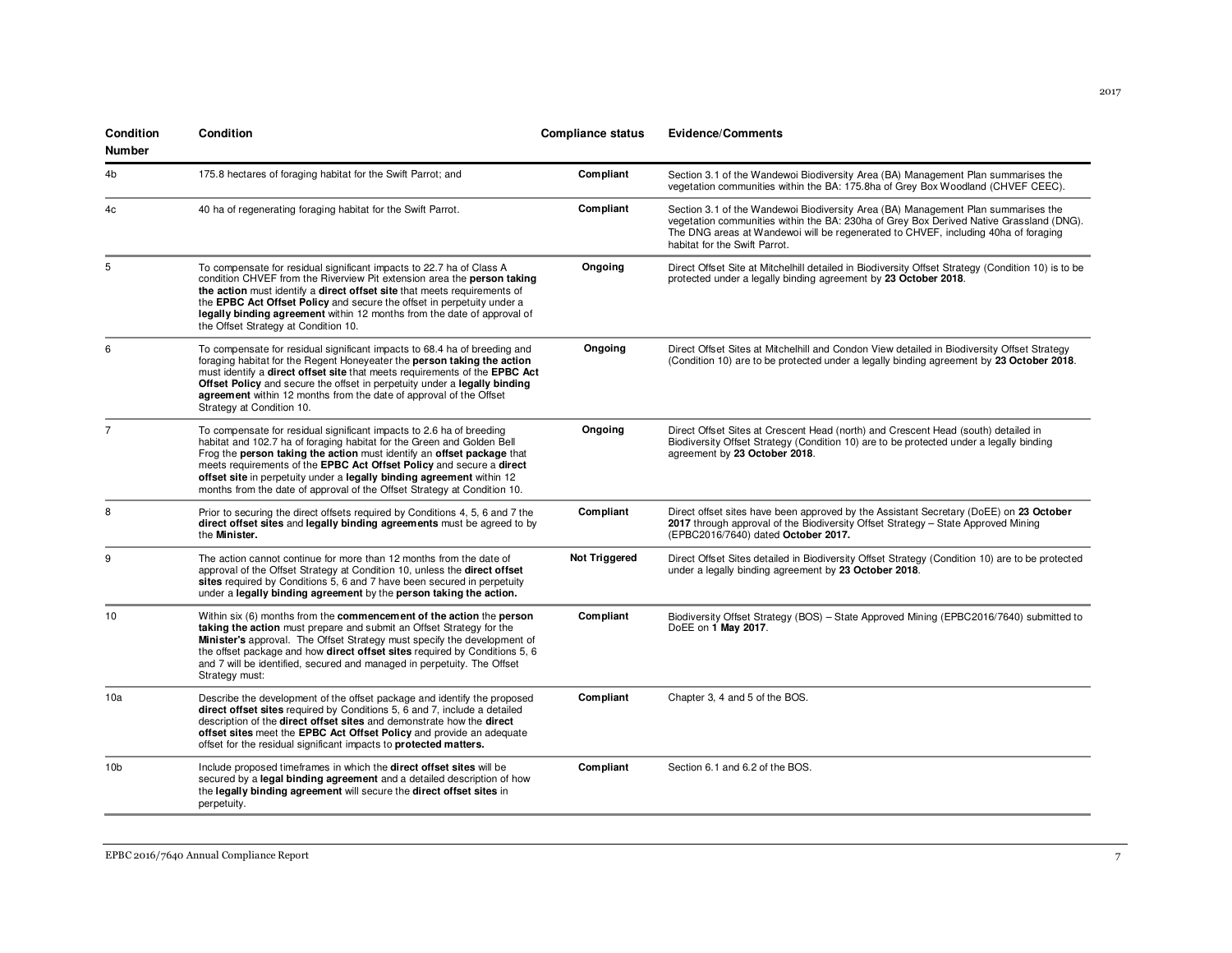| Condition<br>Number | Condition                                                                                                                                                                                                                                                                                                                                                | <b>Compliance status</b> | <b>Evidence/Comments</b>                                                                                                                                                                                                                                                                                                                                                                                                                                                                                                                                                                                                                                                                                |
|---------------------|----------------------------------------------------------------------------------------------------------------------------------------------------------------------------------------------------------------------------------------------------------------------------------------------------------------------------------------------------------|--------------------------|---------------------------------------------------------------------------------------------------------------------------------------------------------------------------------------------------------------------------------------------------------------------------------------------------------------------------------------------------------------------------------------------------------------------------------------------------------------------------------------------------------------------------------------------------------------------------------------------------------------------------------------------------------------------------------------------------------|
| 10 <sub>c</sub>     | Proposed measures for the long term management of the direct offset<br>sites.                                                                                                                                                                                                                                                                            | Compliant                | Section 6.3, 6.4 and 6.5 of the BOS.                                                                                                                                                                                                                                                                                                                                                                                                                                                                                                                                                                                                                                                                    |
|                     | The Offset Strategy approved by the <b>Minister</b> must be implemented.                                                                                                                                                                                                                                                                                 | Compliant                | Biodiversity Offset Strategy (BOS) – State Approved Mining (EPBC2016/7640) approved by<br>the Assistant Secretary (DoEE) on 23 October 2017.                                                                                                                                                                                                                                                                                                                                                                                                                                                                                                                                                            |
|                     |                                                                                                                                                                                                                                                                                                                                                          |                          | Direct Offset sites detailed in the BOS have been purchased.                                                                                                                                                                                                                                                                                                                                                                                                                                                                                                                                                                                                                                            |
| 11                  | For the protection of the CHVEF as well as habitat for the Regent<br>Honeyeater, Swift Parrot and Green and Golden Bell Frog the person<br>taking the action must prepare and submit a Biodiversity Offset<br>Management Plan (BOMP) for the <b>Minister's</b> approval within 12 months<br>from the date of this approval. At a minimum, the BOMP must: | Compliant                | Biodiversity Offset Management Plans have been submitted to the DoEE for approval on the<br>10 October 2017 for the following:<br>Wandewoi BA;<br>Mitchelhill BA:<br>Condon View BA; and<br>Crescent Head BA.<br>At the time of submission of this 2016/2017 Annual Compliance report, the respondent is<br>awaiting further comment and/or approval notice from the Minister.                                                                                                                                                                                                                                                                                                                          |
| 11a                 | Clearly identify the <b>direct offset sites</b> described in Conditions 4, 5, 6 and<br>7. This must include offset attributes, shapefiles, textual descriptions and<br>maps to clearly define the location and boundaries of the direct offset<br>sites.                                                                                                 | Compliant                | Section 3.1 of the Wandewoi BA Management Plan (MP) describes the direct offset site for<br>CHVEF and Swift Parrot relevant to Condition 4 of the approval.<br>Section 3.1 of the Mitchelhill BA Management Plan (MP) describes the direct offset site for<br>CHVEF and Regent Honeyeater relevant to Condition 4 and Condition 6 respectively of the<br>approval.<br>Section 3.1 of the Condon View BA Management Plan (MP) describes the direct offset site<br>for Regent Honeyeater relevant to Condition 6 of the approval.<br>Section 3.1 of the Crescent Head BA Management Plan (MP) describes the direct offset site<br>for Green and Golden Bell Frog relevant to Condition 7 of the approval. |
| 11 <sub>b</sub>     | Provide a description of the offset attributes for each protected matter<br>and h0w the offset site meets the offset requirements under Conditions 4,<br>5, 6 and 7.                                                                                                                                                                                     | Compliant                | Section 3.2 of the Wandewoi BA MP describes the offset attributes for the CHVEF and Swift<br>Parrot relevant to Condition 4 of the approval.<br>Section 3.2 of the Mitchelhill BA MP describes the offset attributes for the CHVEF and<br>Regent Honeyeater relevant to Condition 4 and Condition 6 respectively of the approval.<br>Section 3.2 of the Condon View BA MP describes the offset attributes for Regent<br>Honeyeater relevant to Condition 6 of the approval.<br>Section 3.2 of the Crescent Head BA MP describes the offset attributes for Green and<br>Golden Bell Frog relevant to Condition 7 of the approval.                                                                        |
| 11c                 | Provide a survey and description of the current condition (prior to any<br>management activities) of the direct offset sites identified in Conditions 4,<br>5.6 and 7.                                                                                                                                                                                   | Compliant                | Section 3.2 of the Wandewoi BA MP describes the current condition of the CHVEF and Swift<br>Parrot habitat relevant to Condition 4 of the approval.<br>Section 3.2 of the Mitchelhill BA MP describes the current condition of the CHVEF and<br>Regent Honeyeater relevant to Condition 4 and Condition 6 respectively of the approval.<br>Section 3.2 of the Condon View BA MP describes the current condition of the Regent<br>Honeyeater relevant to Condition 6 of the approval.<br>Section 3.2 of the Crescent Head BA MP describes the current condition of the Green and<br>Golden Bell Frog relevant to Condition 7 of the approval.                                                            |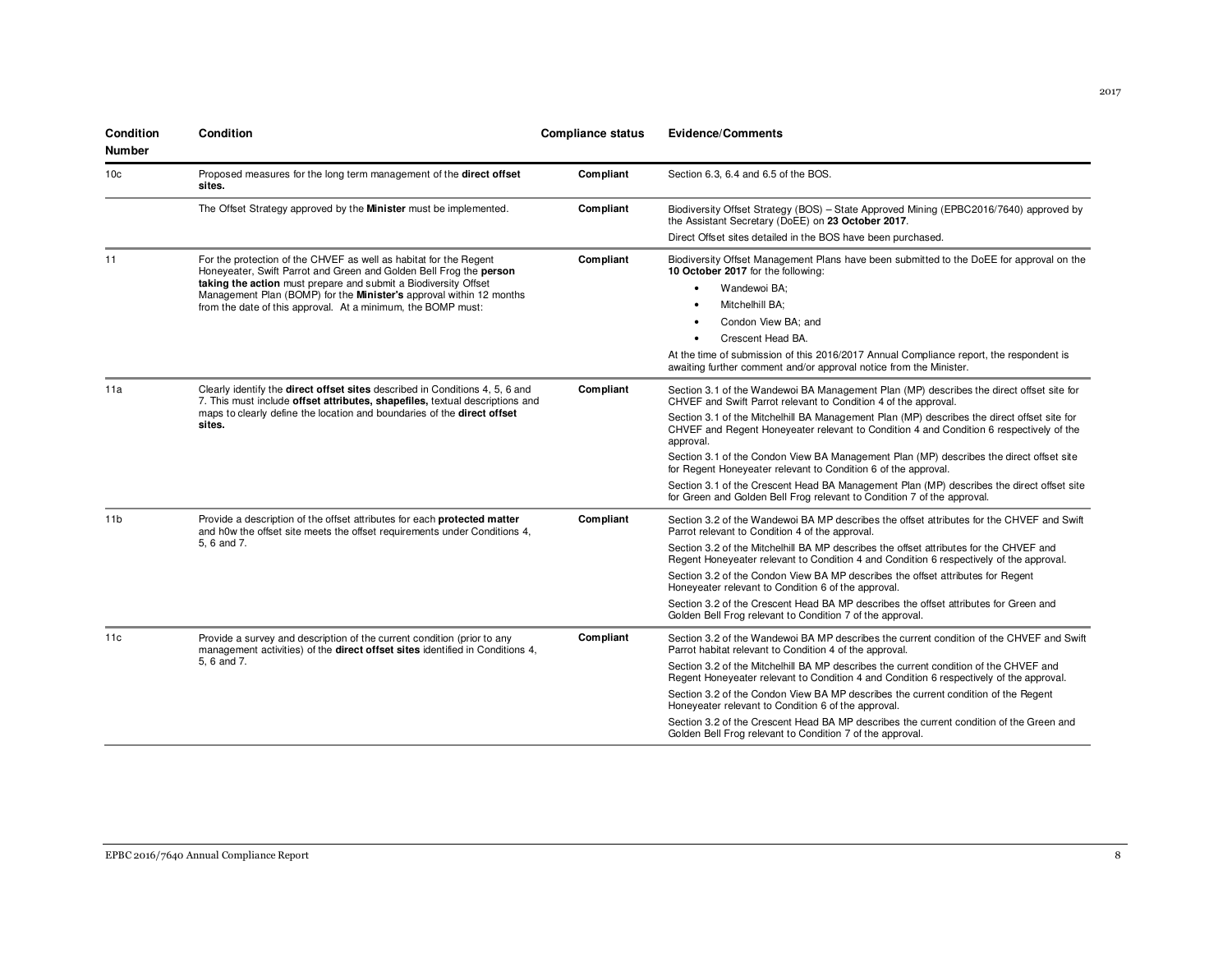| Condition | Condition                                                                                                                                                                                                                                                                                                                                                                                                                                                                           | <b>Compliance status</b> | <b>Evidence/Comments</b>                                                                                                                                                                                                                                                                                                            |
|-----------|-------------------------------------------------------------------------------------------------------------------------------------------------------------------------------------------------------------------------------------------------------------------------------------------------------------------------------------------------------------------------------------------------------------------------------------------------------------------------------------|--------------------------|-------------------------------------------------------------------------------------------------------------------------------------------------------------------------------------------------------------------------------------------------------------------------------------------------------------------------------------|
| Number    |                                                                                                                                                                                                                                                                                                                                                                                                                                                                                     |                          |                                                                                                                                                                                                                                                                                                                                     |
| 11d       | Include detailed management actions, including regeneration and<br>revegetation strategies to be undertaken at the direct offset sites to<br>improve the ecological quality of these areas. The BOMP must also                                                                                                                                                                                                                                                                      | Compliant                | Chapter 5 of the Wandewoi BA MP describes the detailed management actions, timing,<br>performance criteria, completion criteria relevant to the direct offset site for the CHVEF and<br>Swift Parrot.                                                                                                                               |
|           | include:<br>(i) Management actions relating to improving habitat quality for protected<br>matters including but not limited to: weed management, feral animal<br>management, erosion and sediment control and fire management.<br>A description and timeframes that management measures would be<br>(ii)<br>implemented to improve the condition of CHVEF and habitat for the<br>Regent Honeyeater, Swift Parrot and the Green and Golden Bell Frogs on<br>the direct offset sites. |                          | Chapter 5 of the Mitchelhill BA MP describes the detailed management actions, timing,<br>performance criteria, completion criteria relevant to the direct offset site for the CHVEF and<br>Regent Honeyeater.                                                                                                                       |
|           |                                                                                                                                                                                                                                                                                                                                                                                                                                                                                     |                          | Chapter 5 of the Condon View BA MP describes the detailed management actions, timing,<br>performance criteria, completion criteria relevant to the direct offset site for the Regent<br>Honeyeater.                                                                                                                                 |
|           |                                                                                                                                                                                                                                                                                                                                                                                                                                                                                     |                          | Chapter 5 of the Crescent Head BA MP describes the detailed management actions, timing,<br>performance criteria, completion criteria relevant to the direct offset site for the Green and                                                                                                                                           |
|           | (iii) Performance and completion criteria for evaluating the management<br>of the direct offset sites, and criteria for triggering remedial action.                                                                                                                                                                                                                                                                                                                                 |                          | Golden Bell Frog                                                                                                                                                                                                                                                                                                                    |
|           | (iv) A program to monitor and report on the effectiveness of these<br>measures, and progress against the performance and completion criteria.                                                                                                                                                                                                                                                                                                                                       |                          | Chapter 6 of the Wandewoi, Mitchelhill, Condon View and Crescent Head BA MP describes<br>the monitoring program.                                                                                                                                                                                                                    |
|           | (v) A description of potential risks to the successful implementation of<br>the plan, a description of the measures that will be implemented to mitigate                                                                                                                                                                                                                                                                                                                            |                          | Chapter 7 of the Wandewoi, Mitchelhill, Condon View and Crescent Head BA MP provides a                                                                                                                                                                                                                                              |
|           | against these risks and a description of the contingency measures that will<br>be implemented if defined triggers arise.                                                                                                                                                                                                                                                                                                                                                            |                          | description of potential risks and corrective actions.                                                                                                                                                                                                                                                                              |
|           | (vi) Details of who would be responsible for monitoring, reviewing, and<br>implementing the plan.                                                                                                                                                                                                                                                                                                                                                                                   |                          | Section 2.4 of the Wandewoi, Mitchelhill, Condon View and Crescent Head BA MP provides<br>responsibilities for the MP.                                                                                                                                                                                                              |
| 12        | The BOMP approved by the <b>Minister</b> must be implemented at the <b>direct</b><br>offset sites required to meet the requirements of Conditions 5, 6 and 7<br>within three (3) months from the date the offsets are secured under a<br>legally binding agreement.                                                                                                                                                                                                                 | Not Triggered            | Direct Offset Sites required to meet Conditions 5, 6 and 7 are to be protected under a legally<br>binding agreement by 23 Oct 2018.                                                                                                                                                                                                 |
| 13        | To ensure timely compensation for significant impacts to protected<br>matters, the approved BOMP must be implemented at the Wandewoi<br>Biodiversity Area within one (1) month from the date the BOMP is<br>approved, regardless if the Wandewoi Biodiversity Area has been<br>secured under a legally binding agreement.                                                                                                                                                           | Ongoing                  | Wandewoi BA Management Plan submitted to DoEE for approval on the 10 October 2017<br>but has not yet been approved. Preliminary implementation activities have commenced<br>including: cultural heritage surveys, fencing, track repairs, soil testing, securing revegetation<br>contractor, seed collection and tubestock raising. |
| 14        | The person taking the action may choose to revise a management plan<br>approved by the Minister without submitting it for approval under Section<br>143A of the EPBC Act, if the taking of the action in accordance with the<br>revised management plan would not be likely to have a new or increased<br>impact on a protected matter under the conditions of this approval. If the<br>person taking the action makes this choice, they must:                                      | Not Triggered            |                                                                                                                                                                                                                                                                                                                                     |
| 14a       | notify the Department in writing that the approved management plan has<br>been revised and provide the Department with an electronic copy of the<br>revised management plan;                                                                                                                                                                                                                                                                                                        | Not Triggered            |                                                                                                                                                                                                                                                                                                                                     |
| 14b       | implement the revised management plan from the date that it is submitted<br>to the Department; and                                                                                                                                                                                                                                                                                                                                                                                  | Not Triggered            |                                                                                                                                                                                                                                                                                                                                     |
| 14с       | for the life of this approval, maintain a record of the reasons the person<br>taking the action considers that taking the action in accordance with the<br>revised management plan would not be likely to have a new or increased<br>impact on a protected matter under the conditions of this approval.                                                                                                                                                                            | <b>Not Triggered</b>     |                                                                                                                                                                                                                                                                                                                                     |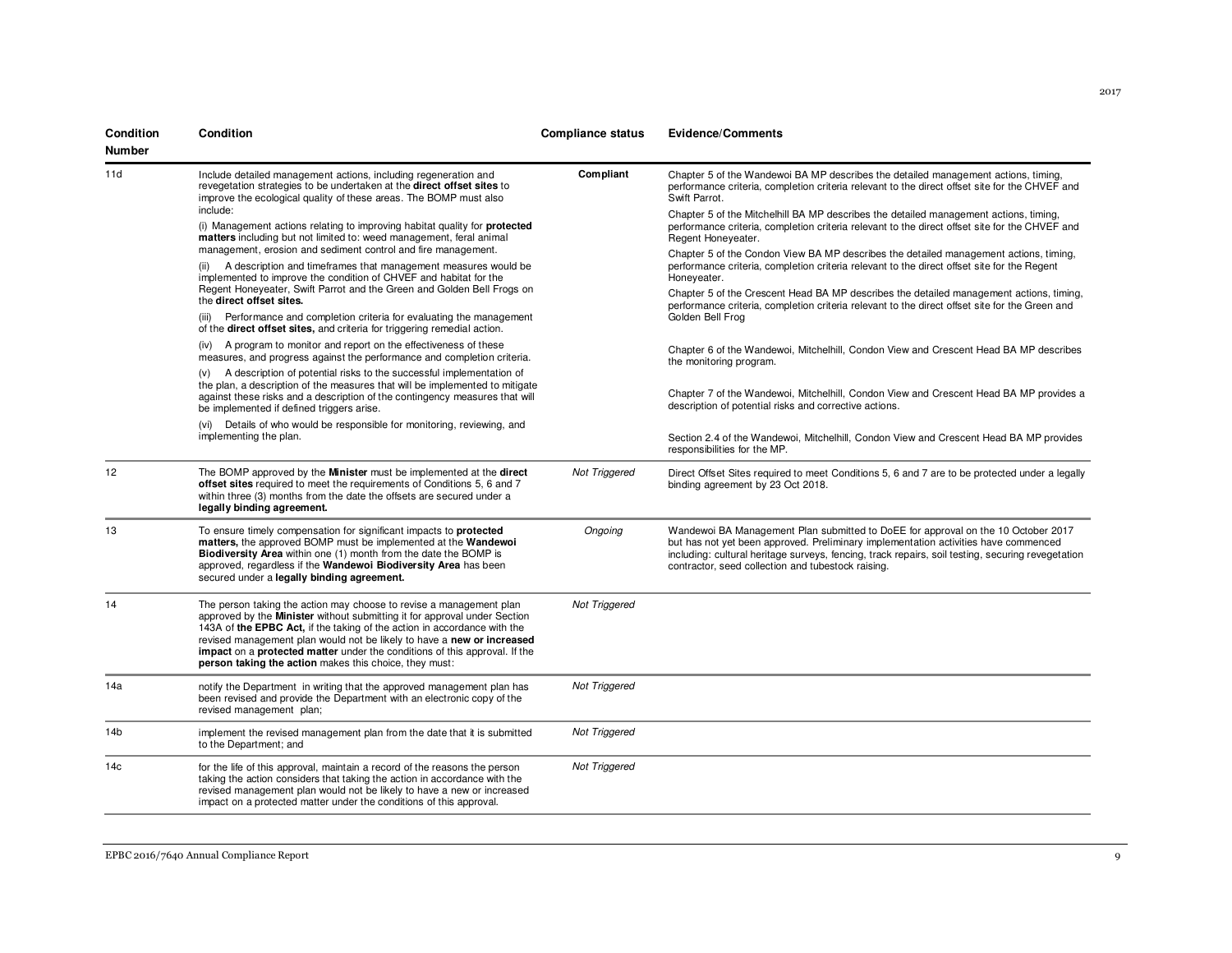| Condition<br>Number | Condition                                                                                                                                                                                                                                                                                                                                    | <b>Compliance status</b> | <b>Evidence/Comments</b>                                                                                                                                                                           |
|---------------------|----------------------------------------------------------------------------------------------------------------------------------------------------------------------------------------------------------------------------------------------------------------------------------------------------------------------------------------------|--------------------------|----------------------------------------------------------------------------------------------------------------------------------------------------------------------------------------------------|
| 15                  | The person taking the action may revoke its choice under Condition 14 at<br>any time by notice to the Department. If the person taking the action<br>revokes the choice to implement a revised management plan, without<br>approval under Section 143A of the EPBC Act, the management plan<br>approved by the Minister must be implemented. | Not Triggered            |                                                                                                                                                                                                    |
| 16                  | Condition 14 does not apply if the revisions to the approved management<br>plan include changes to offsets provided under the management plan in<br>relation to a matter protected by a controlling provision for the action,<br>unless otherwise agreed in writing by the Minister.                                                         | Not Triggered            |                                                                                                                                                                                                    |
|                     | This does not otherwise limit the circumstances in which the taking of the<br>action in accordance with a revised management plan would, or would not,<br>be likely to have new or increased impacts.                                                                                                                                        |                          |                                                                                                                                                                                                    |
| 17                  | If the Minister gives a notice to the person taking the action that the<br>Minister is satisfied that the taking of the action in accordance with the<br>revised management plan would be likely to have a new or increased<br>impact on a protected matter by the conditions of this approval, then:                                        | Not Triggered            |                                                                                                                                                                                                    |
| 17a                 | Condition 14 does not apply, or ceases to apply, in relation to the revised<br>management plan; and                                                                                                                                                                                                                                          | Not Triggered            |                                                                                                                                                                                                    |
| 17 <sub>b</sub>     | The person taking the action must implement the previous management<br>plan most recently approved by the Minister.                                                                                                                                                                                                                          | Not Triggered            |                                                                                                                                                                                                    |
|                     | To avoid any doubt, this condition does not affect any operation of<br>conditions 14, 15 and 16 in the period before the day the notice is given.                                                                                                                                                                                            | Not Triggered            |                                                                                                                                                                                                    |
|                     | At the time of giving the notice the <b>Minister</b> may also notify that for a<br>specified period of time that Condition 14 does not apply for one or more<br>specified plans required under the approval.                                                                                                                                 |                          |                                                                                                                                                                                                    |
| 18                  | If, at any time after 5 years from the date of this approval, the person<br>taking the action has not substantially commenced the action, then the<br>person taking the action must not substantially commence the action<br>without the written agreement of the Minister.                                                                  | Compliant                | The action has commenced as per the Commencement of Action (1 November 2016).                                                                                                                      |
| 19                  | Within 30 days after the commencement of the action, the person taking<br>the action must advise the Department in writing of the actual date of<br>commencement.                                                                                                                                                                            | Compliant                | Department of Environment and Energy advised by letter dated 9 November 2016 that the<br>action had commenced in accordance with the approved Vegetation Clearance Plan on the 1<br>November 2016. |
| 20                  | Unless otherwise agreed to in writing by the Minister, the person taking<br>the action must publish all management plans, referred to in these<br>conditions of approval on their website.                                                                                                                                                   | Not Triggered            | Biodiversity Area Management Plans will be published when approved by the Minister.                                                                                                                |
|                     | Each management plan must be published on the website within 1 month<br>of being approved by the Minister or being submitted under Condition<br>14.a.                                                                                                                                                                                        |                          |                                                                                                                                                                                                    |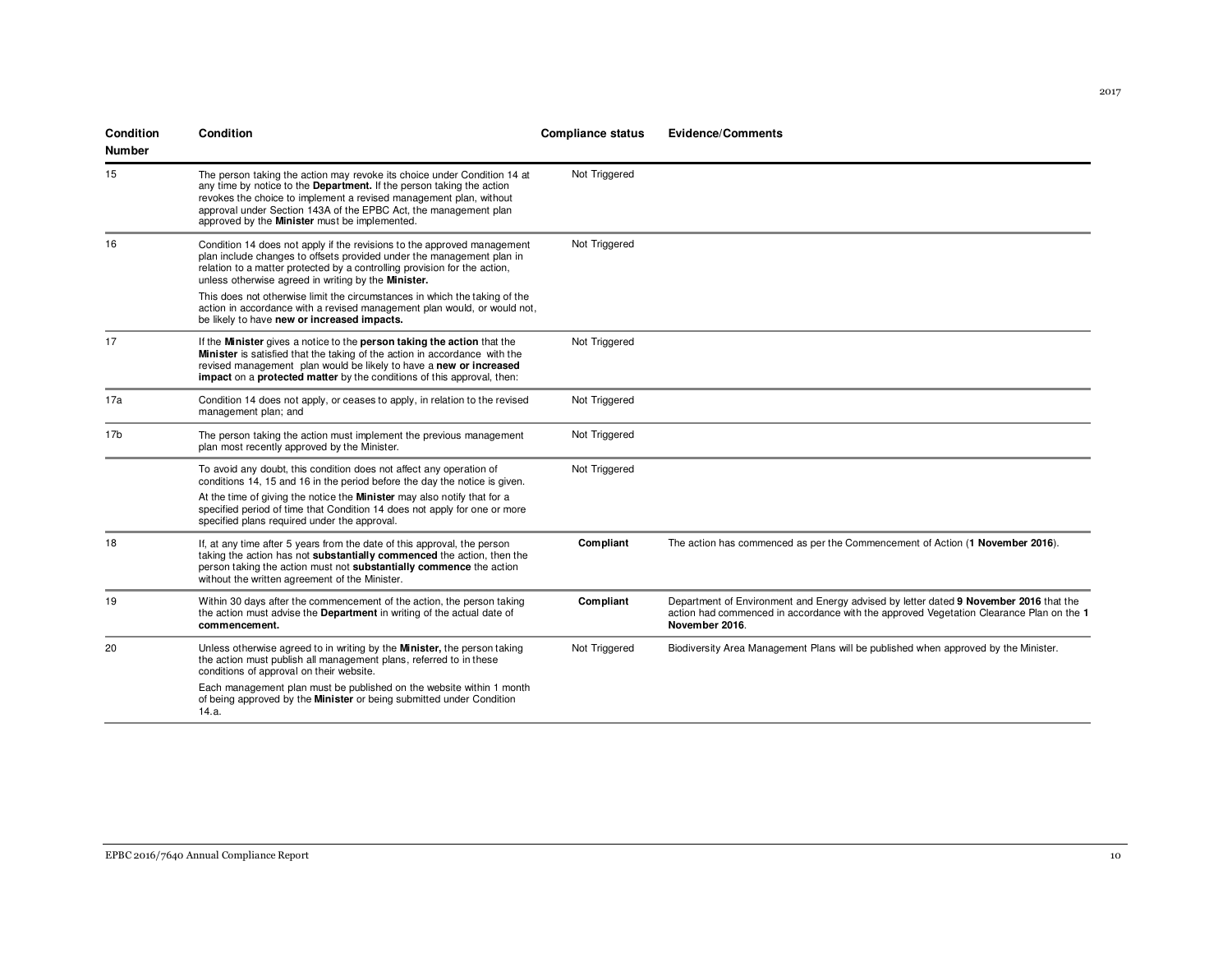| Condition<br><b>Number</b> | Condition                                                                                                                                                                                                                                                                                                                                                                                                                                                                                                                                                                                                                                                                                                                                                                                               | <b>Compliance status</b> | <b>Evidence/Comments</b>                                                                                                                                                                                             |
|----------------------------|---------------------------------------------------------------------------------------------------------------------------------------------------------------------------------------------------------------------------------------------------------------------------------------------------------------------------------------------------------------------------------------------------------------------------------------------------------------------------------------------------------------------------------------------------------------------------------------------------------------------------------------------------------------------------------------------------------------------------------------------------------------------------------------------------------|--------------------------|----------------------------------------------------------------------------------------------------------------------------------------------------------------------------------------------------------------------|
| 21                         | The person taking the action must maintain accurate records<br>substantiating all activities associated with or relevant to the conditions of<br>approval, including measures taken to implement the VCP, Offset Strategy<br>and Biodiversity Offset Management Plan required by this approval, and<br>make them available upon request to the Department. Such records may<br>be subject to audit by the Department or an independent auditor in<br>accordance with section 458 of the EPBC Act, or used to verify compliance<br>with the conditions of approval. Summaries of audits will be posted on the<br>Department's website. The results of audits may also be publicised through<br>the general media.                                                                                        | Compliant                | Records of activities and outcomes are maintained by site personnel and stored within the<br>document management system<br>No audits conducted during the reporting period by the Department or independent auditor. |
| 22                         | Within three months of every 12 month anniversary of the commencement<br>of the action, the person taking the action must publish a report on their<br>website addressing compliance with each of the conditions of this<br>approval, including implementation of any management plans as specified<br>in the conditions. Documentary evidence providing proof of the date of<br>publication and non-compliance with any of the conditions of this approval<br>must be provided to the Department at the same time as the compliance<br>report is published. Reports must remain on the website for the period this<br>approval has effect. The approval holder may cease preparing and<br>publishing compliance reports required by this condition with written<br>agreement of the Minister to do so. | Compliant                | Compliance report due before 1 February each year (based on date of commencement of<br>construction 1 November 2016).<br>2017 Compliance Report published on website January 2018.                                   |
| 23                         | Upon the direction of the Minister, the person taking the action must<br>ensure that an independent audit of compliance with the conditions of<br>approval is conducted and a report submitted to the Minister. The<br>independent auditor must be approved by the Minister prior to the<br>commencement of the audit. Audit criteria must be agreed to by the<br>Minister and the audit report must address the criteria to the satisfaction of<br>the <b>Minister.</b>                                                                                                                                                                                                                                                                                                                                | Not triggered            |                                                                                                                                                                                                                      |